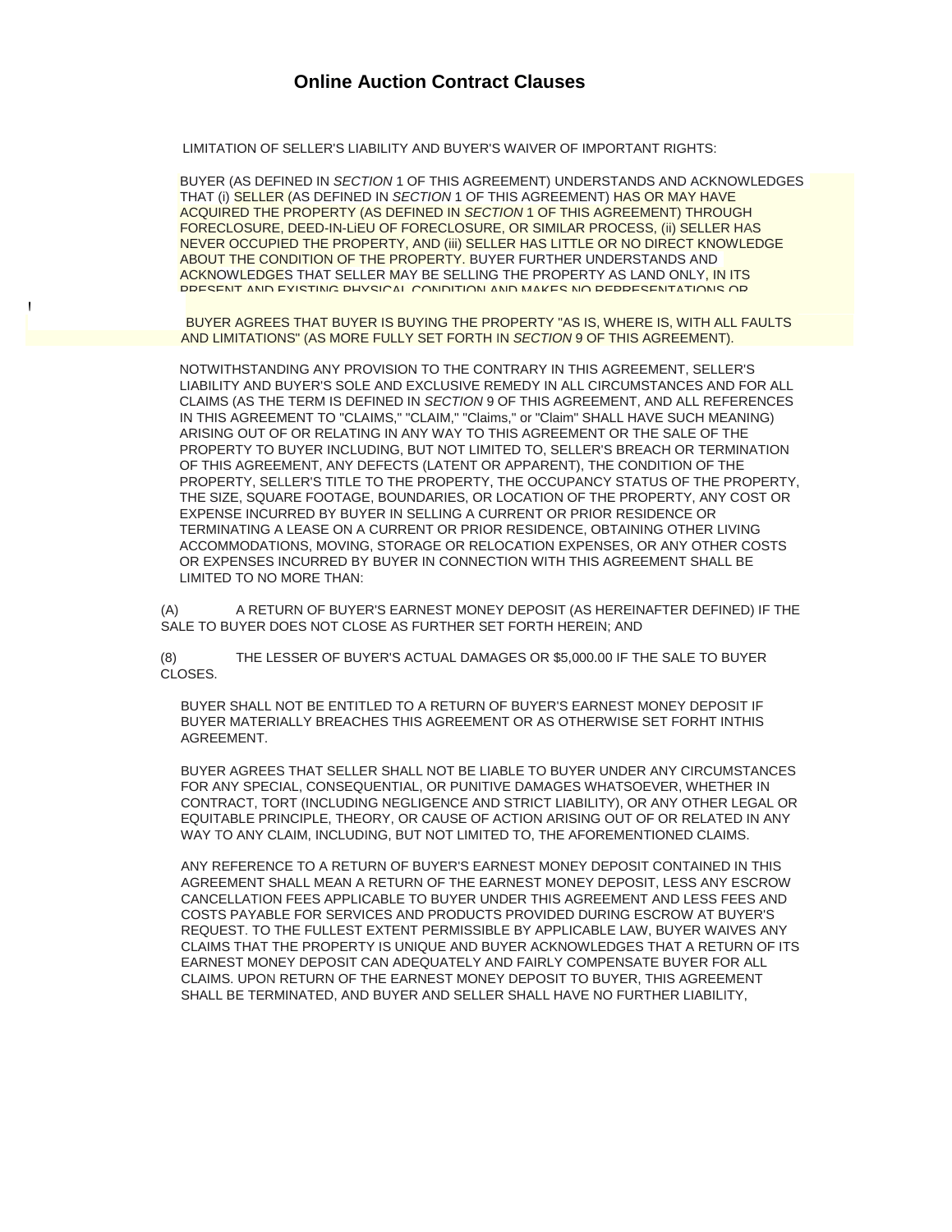OBLIGATION, OR RESPONSIBILITY TO EACH OTHER IN CONNECTION WITH THIS AGREEMENT. IF THE SALE TO BUYER CLOSES AND SELLER COMPENSATES BUYER AS PROVIDED ABOVE FOR BUYER'S ACTUAL DAMAGES, IF ANY, THEN BUYER AND SELLER SHALL HAVE NO FURTHER LIABILITY, OBLIGATION, OR RESPONSIBILITY TO EACH OTHER IN CONNECTION WITH THIS AGREEMENT.

SELLER'S LIMITATION OF LIABILITY AND BUYER'S WAIVERS PROVIDED IN THIS AGREEMENT ARE A MATERIAL PART OF THE CONSIDERATION TO BE RECEIVED BY SELLER UNDER THIS AGREEMENT AS NEGOTIATED AND AGREED TO BY BUYER AND SELLER.

BUYER FURTHER WAIVES THE FOLLOWING, TO THE FULLEST EXTENT PERMISSIBLE BY APPLICABLE LAW:

(A) ALL RIGHTS TO FILE AND MAINTAIN AN ACTION AGAINST SELLER FOR SPECIFIC PERFORMANCE;

(B) RIGHT TO RECORD A LIS PENDENS AGAINST THE PROPERTY OR TO RECORD THIS AGREEMENT OR A MEMORANDUM THEREOF IN THE REAL PROPERTY RECORDS;

(C) RIGHT TO INVOKE ANY EQUITABLE REMEDY THAT WOULD PREVENT OR DELAY SELLER FROM CONVEYING THE PROPERTY TO A THIRD PARTY BUYER;

(D) ANY CLAIMS ARISING FROM THE ADJUSTMENTS OR PRORATIONS OR ERRORS IN CALCULATING THE ADJUSTMENTS OR PRORATIONS THAT ARE OR MAY BE DISCOVERED AFTER CLOSING, UNLESS SUCH CLAIMS ARE MATERIAL AND BUYER NOTIFIES SELLER IN WRITING OF SUCH CLAIMS WITHIN THIRTY (30) DAYS OF THE CLOSING DATE (AS HEREINAFTER DEFINED);

(E) ANY REMEDY OF ANY KIND THAT BUYER MIGHT OTHERWISE BE ENTITLED TO AT LAW OR EQUITY (INCLUDING, BUT NOT LIMITED TO, RESCISSION OF THIS AGREEMENT), EXCEPT AS EXPRESSLY PROVIDED IN THIS AGREEMENT;

(F) ANY RIGHT TO A TRIAL BY JURY IN ANY LITIGATION ARISING FROM OR RELATED IN ANY WAY TO THIS AGREEMENT:

(G) ANY RIGHT TO VOID THE SALE OF THE PROPERTY, REDUCE THE PURCHASE PRICE (AS HEREINAFTER DEFINED), OR HOLD SELLER LIABLE FOR ANY CLAIMS ARISING OUT OF OR RELATED IN ANY WAY TO SELLER'S FAILURE TO DISCLOSE (1) ANY INFORMATION REQUIRED TO BE DISCLOSED BY APPLICABLE LAW, (2) THE CONDITION, CONSTRUCTION, REPAIR, OR TREATMENT OF THE PROPERTY, OR (3) ANY DEFECTS, APPARENT OR LATENT, THAT MAY NOW OR HEREAFTER EXIST WITH RESPECT TO THE PROPERTY, INCLUDING, BUT NOT LIMITED TO, ANY CLAIMS RELATING TO ANY ORDINANCES AND ANY REPAIR COSTS REQUIRED THEREUNDER;

(H) ANY CLAIMS ARISING OUT OF OR RELATING IN ANY WAY TO ENCROACHMENTS, EASEMENTS, BOUNDARIES, SHORTAGES IN AREA, FLOOD ZONES OR ANY OTHER MATTER THAT WOULD BE DISCLOSED OR REVEALED BY A SURVEY, INSPECTION OF THE PROPERTY OR SEARCH OF PUBLIC RECORDS;

(I) ANY CLAIMS ARISING OUT OF OR RELATING IN ANY WAY TO THE SQUARE FOOTAGE, SIZE, OR LOCATION OF THE PROPERTY, OR ANY INFORMATION PROVIDED ON THE MULTIPLE LISTING SERVICE, OR BROCHURES OR WEB SITES OF SELLER OR SELLER'S AGENT(S), AUCTIONEER(S) OR BROKER(S), OR ANY STATEMENTS, ACTIONS OR CONDUCT OF SELLER'S AUCTIONEER(S), AGENT(S) OR BROKER(S); AND

(J) ANY CLAIMS ARISING OUT OF OR RELATING IN ANY WAY TO TENANTS OR OCCUPANTS OF THE PROPERTY, OR ENVIRONMENTAL MATTERS (AS HEREINAFTER DEFINED).

> THE ABOVE PROVISIONS SHALL SURVIVE THE CLOSING OF THE TRANSACTION CONTEMPLATED HEREBY, OR THE EARLIER TERMINATION OF THE AGREEMENT.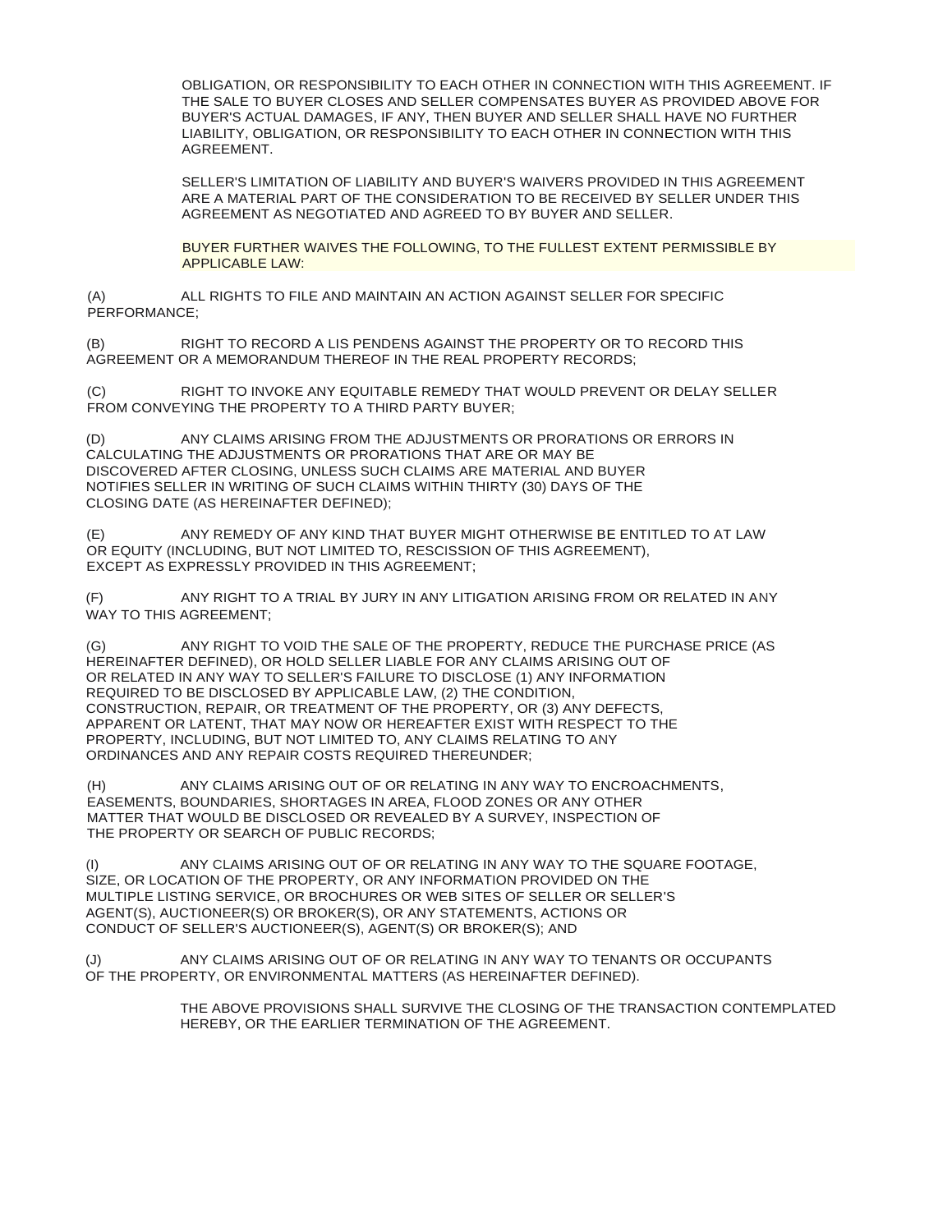In the event Seller elects to terminate the Agreement pursuant to this subsection 3, Seller may return Buyer's Earnest Money Deposit and the parties shall have no further rights or obligation under the Agreement, except as to any provision that survives termination of this Agreement.

H. ADDITIONAL ESCROW INSTRUCTIONS. Seller and Buyer have read and agreed to all of the additional escrow instructions, if any, which are attached hereto as Exhibit C and incorporated in this Agreement. In the event of a conflict between any escrow instructions set forth in Exhibit C (or any escrow instructions set forth in a separate document) and this Agreement, including all exhibits and addenda hereto, the terms of this Agreement and the exhibits and addenda attached hereto shall control.

#### 7. BUYER'S INSPECTION.

A. REPRESENTATIONSIWARRANTIES. Buyer represents and warrants to Seller that: (1) prior to the execution of this Agreement, Buyer has had adequate time and access to the Property to (i) conduct a complete and thorough inspection of the Property, (ii) examine all title matters and other matters concerning the Property and (iii) review all agreements relating to the Property, including, but not limited to, the disclosures and reports required by any law, rule or ordinance, (2) prior to the execution of this Agreement, Buyer has conducted and completed such inspections, or has freely and voluntarily waived the right to conduct any such inspections, (3) Buyer is purchasing the Property based solely upon Buyer's own inspection and investigation of the Property, (4) prior to the execution of this Agreement, Buyer has satisfied himself/herself/itself in all respects as to the Property and the condition thereof, including, without limitation, the value of the Property, its location, its insurability, its physical condition, its environmental condition, the structural or environmental integrity of any and all improvements on the Property, all title matters concerning the Property, all applicable common interest community, condominium community and unit owner's or homeowner's association documents, rules and regulations concerning the Property, and all other matters with respect to the Property, and (5) Buyer is aware of all laws, rules, ordinances and requirements affecting the use, condition and ownership of the Property, including, without limitation, all applicable zoning and land use regulations and local ordinances. Seller and its agents make no representation or warranty, and Buyer has investigated to Buyer's satisfaction, regarding whether the location of the Property is in an earthquake fault zone, seismic hazard zone, flood hazard zone, state responsibility area (fire hazard area), very high fire hazard severity zone, or area of potential flooding, or whether the Property is subject to any flood disaster or other insurance requirements, or whether the Property contains wetlands or other environmental constraints. Buyer acknowledges and agrees that Seller, and Seller Released Parties shall not have liability for any Claims (as defined in Section 9) that Buyer or Buyer's successors or assigns may incur as a result of construction or other defects that may now or hereafter exist with respect to the Property.

Buyer will not occupy, or cause or permit others to occupy, the Property prior to Closing and payment of the Purchase price in full, and unless and until any necessary certificate of occupancy has been obtained from the appropriate governmental entity, Buyer will not occupy or cause or permit others to occupy the Property until after Closing

Buyer further understands and acknowledges that Seller may be selling the Property as LAND ONLY, in its present and existing physical condition. Buyer acknowledges and agrees that prior to entering into this Agreement, Buyer had the opportunity to conduct his/herlits own due diligence, such due diligence and investigation having included investigations of the entire Property in order to determine its present condition and value since Seller may not be aware of all the defects affecting the Property or other factors that Buyer considered important in making his/her/its/their decision to purchase the Property. Neither Seller, nor any of Seller's brokers, agents or auctioneers make any representations or warranties regarding suitability to build or inhabit, the value of the Property, lot size, property lines, legal or physical access, boundaries, including features of the Property shared in common with adjoining landowners such as walls, fences, roads and driveways, whose use or responsibility for maintenance may have an effect on the Property, or any encroachments, easements or similar matters that may affect the Property. Fences, hedges, walls and other natural or constructed barriers or markers do not necessarily identify true Property boundaries.

B. B. B. Contract of the second contract of the second contract of the second contract of the second contract of the second contract of the second contract of the second contract of the second contract of the second contra

### UYER INDEMNITY AND SELLER PROTECTION FOR ENTRY UPON PROPERTY.

### In

connection with any due diligence, inspection, test, study, survey, visit and/or investigation of the Property *("Buyer's Inspection")* by Buyer or any person/entity on Buyer's behalf, Buyer shall (1)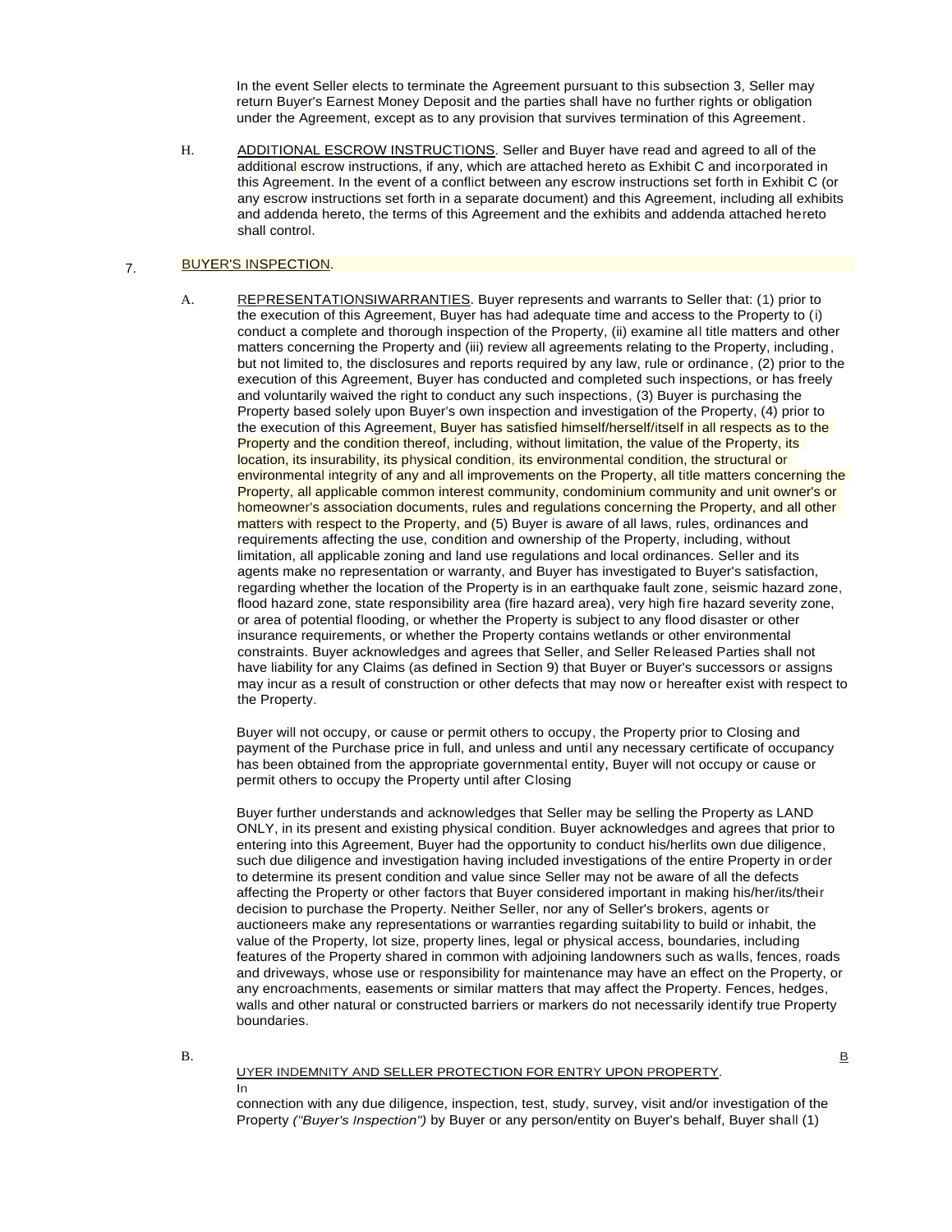keep the Property free and clear of liens, (2) repair all damage arising from Buyer's Inspection, and (3) indemnify, defend and hold Seller and its agents harmless from all liability, claims, demands, damages and/or costs directly or indirectly arising therefrom. Buyer shall carry, or require anyone acting on Buyer's behalf to carry, policies of liability, workers' compensation and other applicable insurance, defending and protecting Seller from liability for any injuries to persons or property occurring during any Buyer Inspection prior to Closing. Notwithstanding any other provision of this Agreement to the contrary, the obligations and agreements of Buyer under this *Section 7B* shall survive the Closing of the transaction contemplated by this Agreement or the earlier termination of this Agreement.

# 8. DISCLAIMER AND DISCLOSURES.

# A. DISCLAIMER.

Buyer acknowledges that Seller has or may have acquired title to the Property as a result of a sale conducted pursuant to a foreclosure action under Oregon state laws, trustee's sale pursuant to a power of sale under a deed of trust, or deed in lieu thereof, as described in Oregon Revised Statute §§88.010-88.740. Therefore, to the fullest extent permissible by applicable law, Seller is exempt from any Oregon state law requirements regarding the making of certain disclosures, including, without limitation, disclosures under the Seller's Property Disclosure Statement (see Oregon Revised Statute §105.470(2)). Furthermore, to the fullest extent permissible by applicable law, Buyer expressly waives the right to receive such seller disclosure statement. As a result, any rights Buyer may have in connection with such disclosure statements under Oregon law shall not be available including, without limitation, any right to revoke Buyer's offer or otherwise terminate this Agreement under Oregon Revised Statute §105.475, et.seq. Further, regardless of how Seller obtained title, Seller is not familiar with the condition of the Property, other than as may be disclosed in any inspection reports obtained by or on behalf of Seller, Seller's auctioneers, representatives, brokers, or agents, or that Seller may have received otherwise. Any such reports furnished by Seller, Seller's auctioneers, representatives, brokers or agents in connection herewith shall be for informational purposes only, are not made part of this Agreement, and Seller make no representations, warranties, promises, covenants, agreements or guarantees, express or implied, oral or written, about their accuracy or completeness or the condition of the Property. Buyer acknowledges that in consideration of Seller's execution of this Agreement, Buyer, on behalf of itself and all other parties having any Claims (as defined in *Section* 9 of this Agreement), covenants that, to the fullest extent permissible by applicable law, neither Buyer nor any such other party will sue, commence, prosecute or in any way participate in any judicial, administrative, or other regulatory proceedings for breach of contract based on any disclosures relating to any alleged breach or violation of any state law, rule or regulation by Seller, or any other party engaged on Seller's behalf, including, without limitation, any auctioneer, real estate broker or agent representing Seller.

## B. OTHER DISCLOSURES.

- (1) ASSESSMENTS. If the Property is subject to a special assessment lien imposed by a public body payable in installments which continue beyond Closing, Buyer shall be responsible for and pay any and all amounts which become due after Closing.
- (2) RADON. Radon is a naturally occurring radioactive gas that, when accumulated in a building in sufficient quantities, may present health risks to persons who are exposed to it over time. Levels of radon that exceed federal and state guidelines may have been found in buildings in Oregon. Additional information regarding radon and radon testing may be obtained from your county or state health unit. Buyer represents and warrants that he/she/it has not relied on the accuracy or completeness of any representations that have been made by Seller and/or any of Seller's broker(s), agent(s) or auctioneer(s) as to the presence of radon and that Buyer has not relied on Seller's and/or any of Seller's broker(s), agent(s) or auctioneer(s) failure to provide information regarding the presence or effects of any radon found on the Property. Real estate brokers and agents are not generally qualified to advise buyers on radon treatment or its health and safety risks.
- (3) MOLD. Mold is naturally occurring and may cause health risks or damage to property. If Buyer is concerned or desires additional information regarding mold, Buyer should contact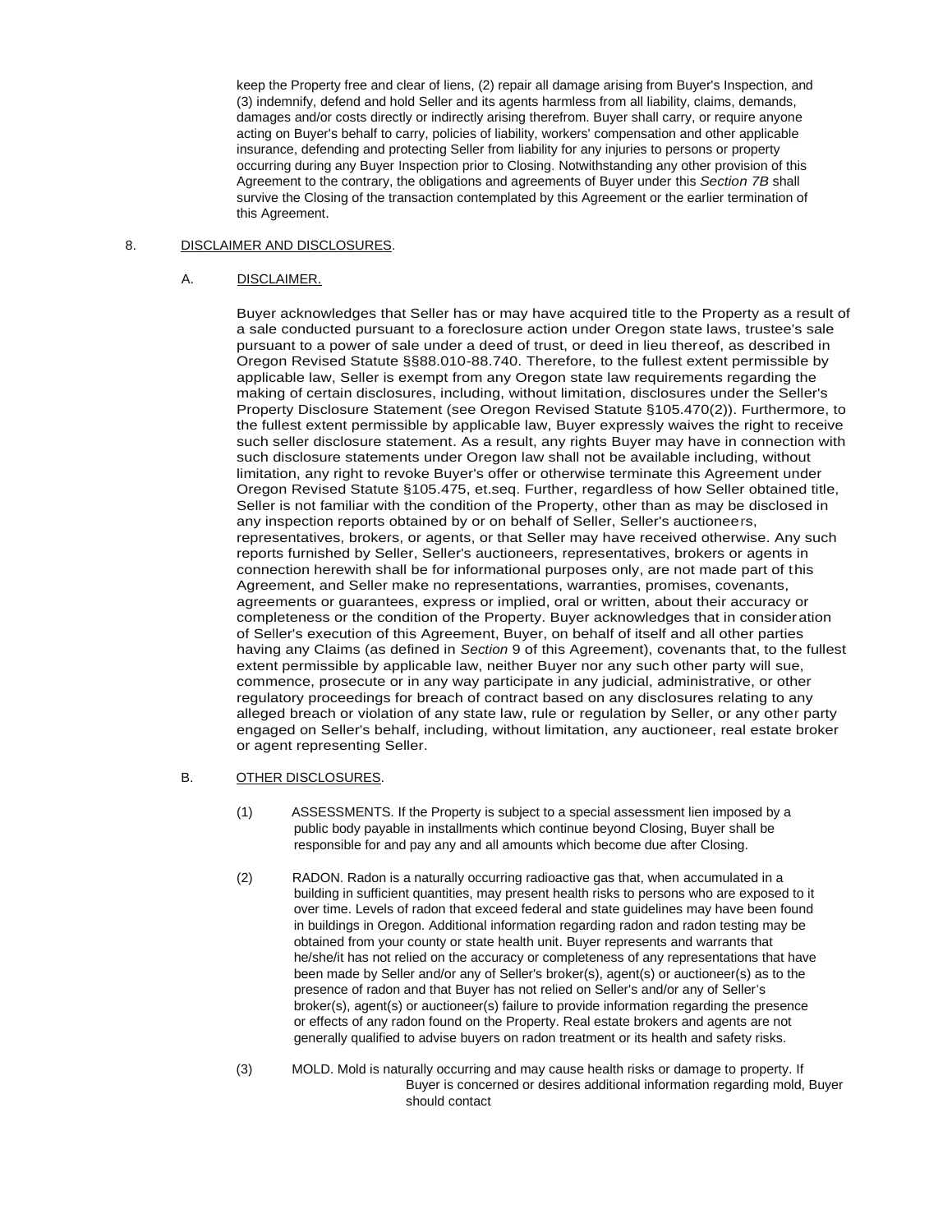(3) Any real estate brokerage relationship disclosures, such disclosures made available and provided to Buyer during the registration process, prior to bidding at auction and prior to entering into this Agreement for the purchase and sale of the Property; and

(4) The disclosures attached to, or listed on any exhibits attached to, this Agreement, which disclosures and exhibits are incorporated into this Agreement by reference herein.

Buyer understands and acknowledges that any information provided by or on behalf of Seller with respect to the Property, including, without limitation, all information in the Disclosures and the Brochure, as defined in *Section 8D* below, was obtained from a variety of sources and that Seller and Sellers broker(s), agent(s) and auctioneer(s) have not made any independent investigation or verification of such information and make no representation or warranty as to the accuracy or completeness of such information. Buyer shall not have the right to terminate this Agreement by reason of any information, facts, condition or other aspect of the Property discovered by Buyer subsequent to Buyer's execution of this Agreement. Buyer further waives the right under 42 U.S.C. § 4852d and any other applicable law to conduct a risk assessment or inspection for the presence of lead-based paint hazards.

- D. BROCHURE. Buyer represents and warrants that Buyer has obtained, reviewed and accepts the terms and conditions pertaining to the purchase and sale of the Property which are made available in an auction brochure (the *"Brochure"),* if any, advertising, or on the auction website, *[www.homesearch.com.](http://www.homesearch.com./)* which terms and conditions are incorporated herein by reference. In the event of any conflict or inconsistency between the terms and conditions of this Agreement and the terms and conditions of the auction, the terms and conditions of this Agreement shall control and prevail in all respects. Buyer acknowledges that neither Seller, nor its broker(s), agent(s) or auctioneer(s) make any representation or warranty whatsoever in connection with any terms, conditions, warranties and/or representations contained in the Brochure, any advertising or on the auction website.
- E. NO REPAIRS. Buyer acknowledges and agrees that Seller is selling the Property AS IS, WHERE IS, WITH ALL FAULTS AND LIMITATIONS and Seller shall have no liability for or any obligation to make any repairs or improvements of any kind to the Property including, but not limited to, required repairs or improvements that result from the inability of Buyer to obtain a certificate of occupancy, certificate of use or municipal code compliance certificate, if required, for the Property. Neither Buyer, nor its representatives, shall enter upon the Property to make any repairs and/or treatments prior to Closing without the prior written consent of Seller. Buyer acknowledges that all repairs and treatments are done for the benefit of Seller and not for the benefit of Buyer unless and until the Closing Date has occurred in accordance with the Agreement. Seller shall comply with laws and ordinances regarding the presence of smoke detector(s), carbon monoxide detectors and/or fire extinguishers required at the Property, if any, or any other similar law or ordinance that requires Seller's compliance. Notwithstanding the foregoing, Buyer acknowledges that Seller cannot guaranty compliance with the aforementioned if the Property is occupied and Seller or its brokers and agents cannot reasonably gain access to the Property. In such event, to the fullest extent permissible by applicable law, Buyer agrees that any and all additional smoke detector(s), carbon monoxide detectors and/or fire extinguishers required by any applicable ordinance shall be installed by Buyer at Buyer's sole cost and expense prior to the Closing Date. In some municipalities, a certificate of occupancy, certificate of use or municipal code compliance certificate may be required in order to transfer and/or occupy the Property. If a certificate of occupancy, certificate of use or municipal code compliance certificate is required to be obtained in order for the Property to be transferred to or occupied by Buyer, Buyer shall obtain such certificate of occupancy, certificate of use or municipal code compliance certificate at Buyer's sole cost and expense. If any violations at the Property shall be required to be corrected by the municipality or other work performed at the Property to obtain a certificate of occupancy, certificate of use or municipal code compliance certificate, Buyer shall correct and/or perform same at Buyer's sole cost and expense. Seller makes no representation or warranty as to whether a certificate of occupancy, certificate of use or municipal code compliance certificate is required or whether the Property may be occupied by Buyer. Buyer shall indemnify, defend and hold Seller harmless from and against all fines, penalties, costs, expenses, claims and liabilities arising out of or relating to Buyer or Buyer's representatives making repairs to the Property prior to the Closing Date, or obtaining, or its failure to obtain, a certificate of occupancy, certificate of use or municipal code compliance certificate, if such is required. This indemnification shall survive the Closing Date and shall not be deemed to have merged into any of the documents executed or delivered at Closing. Seller makes no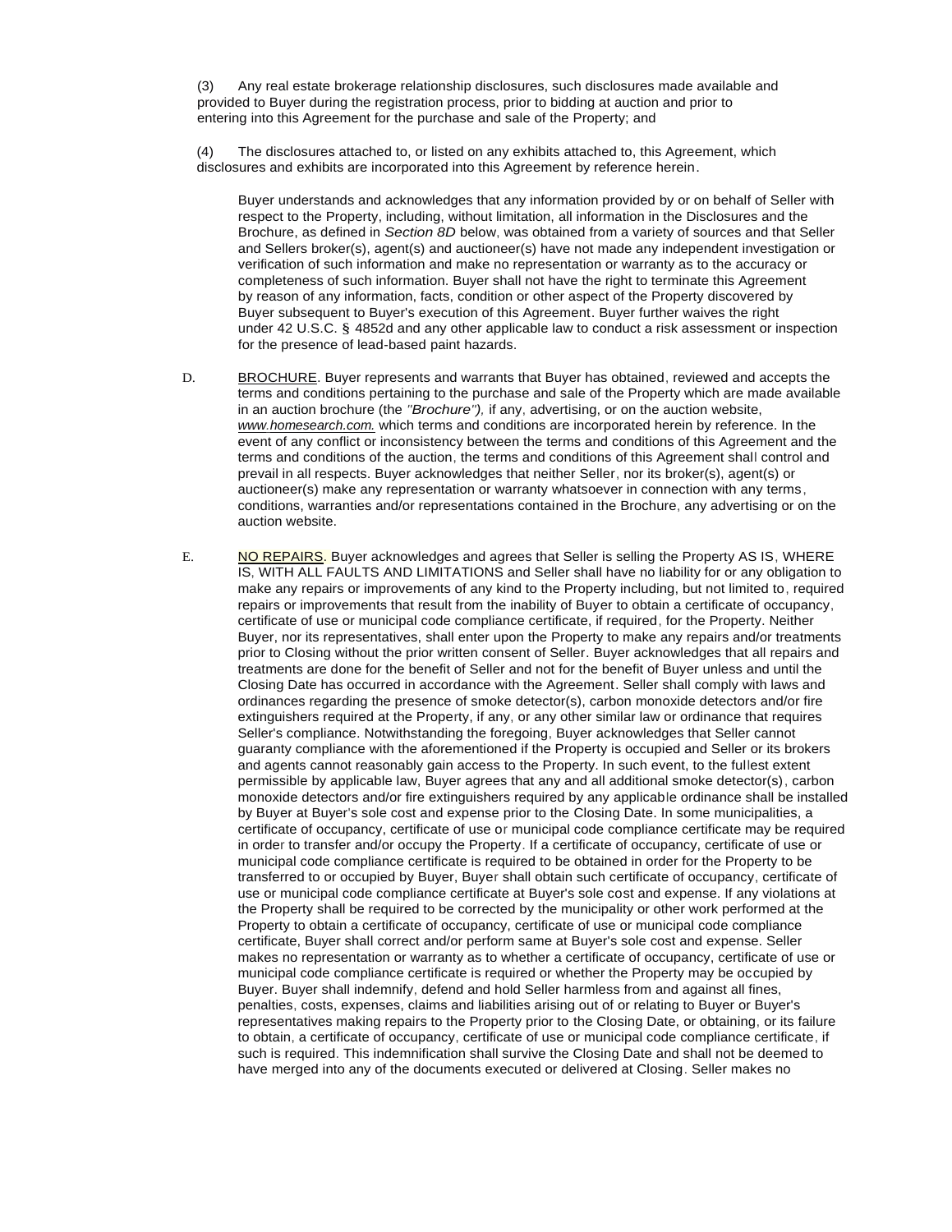A SPECIAL FLOOD HAZARD ZONE OR FLOOD PLAIN, OR IN THE PRESENCE OF WETLANDS OR SHORELAND.

BUYER ACKNOWLEDGES THAT THE PROPERTY MAY NOT BE IN COMPLIANCE WITH APPLICABLE ZONING, BUILDING, HEALTH OR OTHER LAW, ORDINANCES, STATUTES OR CODES, AND NEITHER SELLER NOR ANY PERSON ACTING AS SELLER'S REPRESENTATIVE OR AGENT HAS OCCUPIED THE PROPERTY AND, THEREFORE, THE PROPERTY MAY NOT BE IN HABITABLE CONDITION.

BUYER FURTHER ACKNOWLEDGES AND AGREES THAT SELLER HAS NOT MADE, DOES NOT MAKE, AND SPECIFICALLY DISCLAIMS, TO THE FULLEST EXTENT PERMISSIBLE UNDER APPLICABLE LAW, ANY REPRESENTATIONS REGARDING THE VALUE OF THE PROPERTY, COMPLIANCE WITH THE AMERICANS WITH DISABILITIES ACT, WITH ANY ENVIRONMENTAL MATTER OR WITH ANY ENVIRONMENTAL PROTECTION, POLLUTION OR LAND USE LAWS, RULES, REGULATIONS, ORDERS OR REQUIREMENTS, AS DEFINED BY THE U.S. ENVIRONMENTAL PROTECTION AGENCY REGULATIONS AND ANY OTHER STATE, FEDERAL OR LOCAL ENVIRONMENTAL LAWS AND REGULATIONS APPLICABLE TO THE PROPERTY, OR THE DISPOSAL OR EXISTENCE, IN OR ON THE PROPERTY OR ANY ADJACENT OR NEARBY PROPERTY, OF ANY HAZARDOUS SUBSTANCE, AS DEFINED BY THE COMPREHENSIVE ENVIRONMENTAL RESPONSE COMPENSATION AND LIABILITY ACT OF 1980, AS AMENDED, AND REGULATIONS PROMULGATED THEREUNDER AND ANY OTHER STATE, FEDERAL OR LOCAL ENVIRONMENTAL LAWS AND REGULATIONS APPLICABLE TO THE PROPERTY.

UPON CLOSING, BUYER ACKNOWLEDGES AND AGREES THAT, EXCEPT AS PROVIDED ELSEWHERE IN THIS AGREEMENT, SELLER, AND EACH OF THEIR REPRESENTATIVES, BROKERS, AGENTS, AUCTIONEERS, SUCCESSORS AND ASSIGNS HAVE NO FURTHER RESPONSIBILITY, OBLIGATION OR LIABILITY TO BUYER. BUYER AGREES THAT SELLER, AND EACH OF THEIR REPRESENTATIVES, BROKERS, AGENTS, AUCTIONEERS, SUCCESSORS AND ASSIGNS SHALL HAVE NO LIABILITY FOR ANY CLAIM OR LOSSES BUYER OR BUYER'S HEIRS, SUCCESSORS AND ASSIGNS MAY INCUR AS A RESULT OF DEFECTS THAT MAY NOW, OR MAY HEREAFTER, EXIST WITH RESPECT TO THE PROPERTY, AND BUYER SHALL HOLD HARMLESS, INDEMNIFY AND DEFEND SELLER, AND EACH OF THEIR EMPLOYEES, OFFICERS, DIRECTORS, REPRESENTATIVES, ATTORNEYS, AUCTIONEERS, BROKERS, AGENTS SUCCESSORS AND ASSIGNS FROM ANY SUCH CLAIM. THE OBLIGATIONS AND AGREEMENTS OF BUYER UNDER THIS SECTION SHALL SURVIVE THE CLOSING OF THE TRANSACTION CONTEMPLATED BY THIS AGREEMENT OR THE EARLIER TERMINATION OF THIS AGREEMENT.

TO THE FULLEST EXTENT PERMISSIBLE BY APPLICABLE LAW, BUYER AND ANYONE CLAIMING BY, THROUGH OR UNDER THE SAME HEREBY FULLY AND IRREVOCABLY RELEASE SELLER AND EACHOF THEIR EMPLOYEES, OFFICERS, DIRECTORS, REPRESENTATIVES, ATTORNEYS, AUCTIONEERS, BROKERS, AGENTS, SUCCESSORS AND ASSIGNS ("SELLER RELEASED PARTIES") FROM ANY AND ALL CLAIMS, THAT HE/SHEIIT OR THEY MAY NOW HAVE OR HEREAFTER ACQUIRE AGAINST SELLER AND EACH OF THEIR EMPLOYEES, OFFICERS, DIRECTORS, REPRESENTATIVES, ATTORNEYS, AUCTIONEERS, BROKERS, AGENTS, SUCCESSORS AND ASSIGNS FROM ANY AND ALL CLAIMS, CAUSES OF ACTION, WHETHER ADMINISTRATIVE OR JUDICIAL, LOSSES, COSTS (INCLUDING ANY AND ALL REASONABLE ATTORNEYS' FEES, COURT COSTS, AND REASONABLE COSTS OF INVESTIGATION, LITIGATION, AND SETTLEMENT), EXPENSES, SANCTIONS, CURTAILMENTS, INTEREST, LIABILITIES, PENALTIES, FINES, DEMANDS, EXPENSES, LIENS, JUDGMENTS, COMPENSATION, FEES, LOSS OF PROFITS, INJURIES, DEATH, ANDIOR DAMAGES, OF ANY KIND WHATSOEVER, WHETHER KNOWN OR UNKNOWN, FIXED OR CONTINGENT, JOINT OR SEVERAL, CRIMINAL OR CIVIL, OR IN LAW OR IN EQUITY *("CLAIMS")* ARISING FROM OR RELATING TO THE PROPERTY, BUYER'S BREACH OF OR FAILURE TO COMPLY FULLY WITH ANY PROVISION IN THIS AGREEMENT, INSPECTIONS OR REPAIRS MADE BY BUYER OR HIS/HERIITS AGENTS, REPRESENTATIVES, BROKERS, EMPLOYEES, CONTRACTORS, SUCCESSORS OR ASSIGNS, THE IMPOSITION OF ANY FINE OR PENALTY IMPOSED BY ANY GOVERNMENTAL ENTITY RESULTING FROM BUYER'S FAILURE TO TIMELY OBTAIN ANY CERTIFICATE OF OCCUPANCY OR ANY OTHER REQUIRED CERTIFICATE OR PERMIT, OR TO COMPLY WITH EQUIVALENT LAWS AND REGULATIONS, CONSTRUCTION DEFECTS, ERRORS, OMISSIONS OR OTHER CONDITIONS, INCLUDING, WITHOUT LIMITATION, THE VALUE OF THE PROPERTY, ENVIRONMENTAL MATTERS AFFECTING THE PROPERTY, OR ANY PORTION THEREOF, OR THE USE, RELEASE OR DISPOSAL ON, IN OR UNDER THE PROPERTY OF ANY HAZARDOUS SUBSTANCE AND THE ENVIRONMENTAL CONDITION OF THE PROPERTY. THIS PROVISION SHALL SURVIVE CLOSING. THIS RELEASE INCLUDES CLAIMS OF WHICH BUYER IS PRESENTLY UNAWARE OR DOES NOT PRESENTLY SUSPECT TO EXIST IN HIS/HERIITS FAVOR WHICH, IF KNOWN BY BUYER, WOULD MATERIALLY AFFECT BUYER'S RELEASE OF SELLER. TO THE FULLEST EXTENT PERMISSIBLE BY APPLICABLE LAW, BUYER SPECIFICALLY WAIVES ANY PROVISIONS OR RULE OF OREGON LAW THAT WOULD OTHERWISE LIMIT A RELEASE TO ONLY THOSE CLAIMS KNOWN OR SUSPECTED BY THE RELEASING PARTY AT THE TIME HE/SHEIIT EXECUTED THE RELEASE.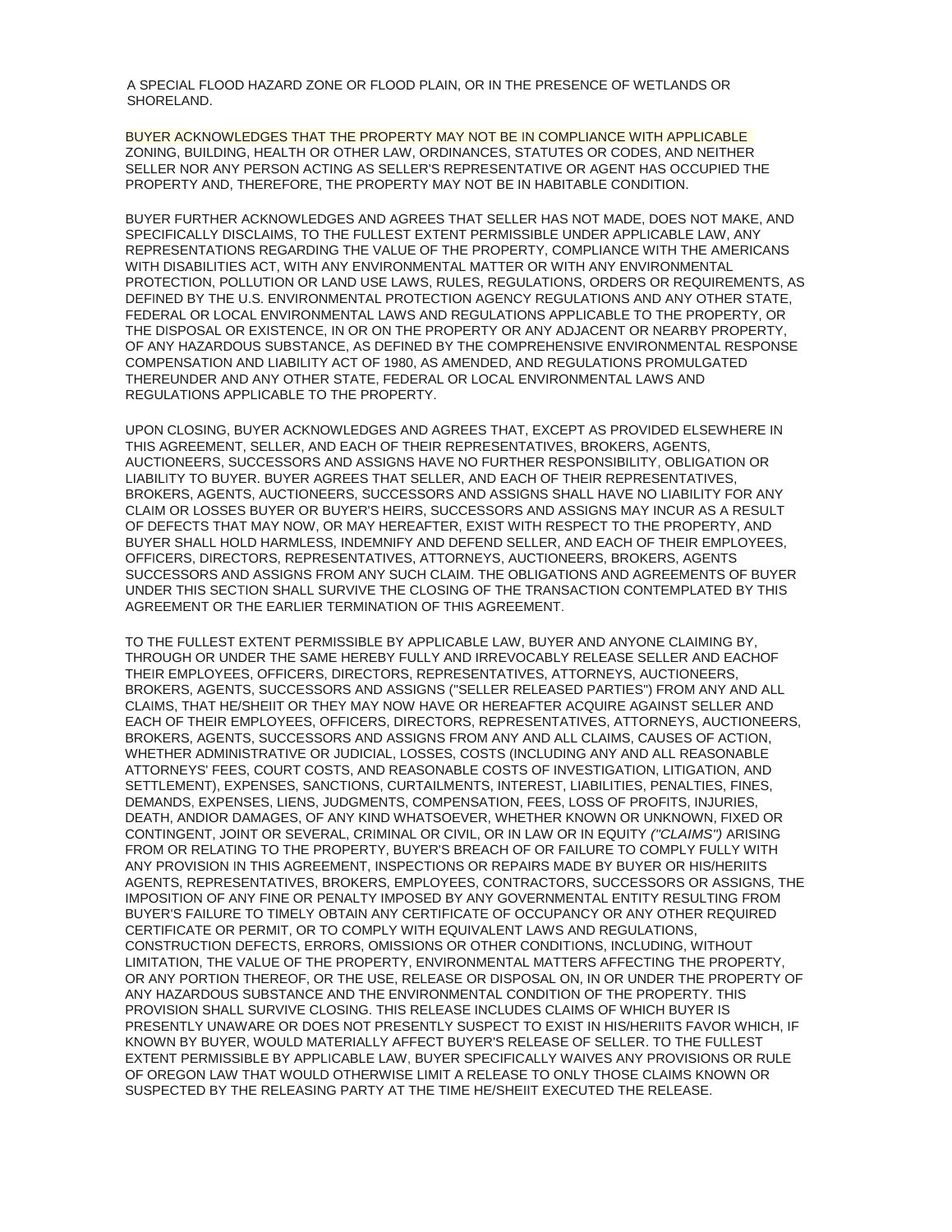premiums will not be prorated. Seller cannot endorse or assign existing insurance policies (if any) to Buyer, and Seller may cancel any existing insurance on the Property as of the date of the Close of Escrow. If the Property is heated by, or has storage tanks for fuel oil, liquefied petroleum gases, or similar fuels, Buyer will buy the fuel in the tank at Closing at the current price as calculated by the supplier. In the event Seller has paid any taxes, special assessments, or other fees and there is a refund of any such taxes, assessments, or fees after Closing, Buyer, as the then current owner of the Property, or the closing agent, in the event of a holdback for payment of such items, shall immediately remit the refund to Seller.

- *B.* SELLER'S EXPENSES. Seller shall pay Seller's share of prorations under *Section 11A* above and any other fees or taxes that may be imposed upon Seller and that Seller is required to pay pursuant to Oregon law. To the extent Buyer agrees to accept the services of the escrow/closing agent and title insurance company recommended by Seller as set forth in *Section* 5 hereof, Seller shall pay the premium for the Owner's Policy, as well a title search fee. If Buyer does not agree to accept the services of such escrow/closing agent and/or title insurance company, Buyer acknowledges and agrees that Buyer is responsible for such expenses. Except as provided herein, Seller shall not be responsible for any amounts due, paid or to be paid after Closing. In the event Seller has paid any taxes, special assessments or other fees at or prior to Closing and there is a refund of any such taxes, assessments or fees after Closing, and Buyer, as current owner of the Property, receives the payment, Buyer will immediately submit the refund to Seller. The Escrow/Closing Agent is hereby authorized to pay from Seller's proceeds Seller's expenses set forth in this *Section.*
- C. BUYER'S EXPENSES. To the fullest extent permissible by applicable law, Buyer shall pay, notwithstanding state or local custom, all costs of credit reports, the premium for the Loan Policy (if applicable), as well as any fees and additional costs and expenses associated with extended coverage and/or title endorsements associated with the Owner's Policy and the Loan Policy, any Oregon documentary stamp taxes or other documentary transfer tax or deed tax that may be imposed upon sellers and/or buyers of Oregon real property pursuant to Oregon law, loan fees, loan points and other costs of Buyer's lender in connection with Buyer's Loan Documents and Buyer's loan (if applicable), tax service fees, recordation fees for the Deed and Buyer's Loan Documents, Buyer's share of prorations under *Section 11A* above, and first month's condominium/ homeowner's association membership fees and assessments, if any, all escrow fees and charges, unless otherwise required by law or agreed to in writing by Seller, and other closing costs of Buyer. To the fullest extent permissible by applicable law, all other costs and expenses, including any cost, expense or transfer tax imposed by any state or local entity not otherwise addressed herein, shall be paid by Buyer. Any and all termite clearances and reports and any inspections required by any lender, and/or repairs recommended or required by any termite and/or property inspection report including, but not limited to, any roof certifications, shall all be at the sole cost and expense of Buyer. Buyer authorizes the Escrow/Closing Agent to debit Buyer's account in the amount of twenty dollars (\$20.00) at Closing in the event Buyer fails to deposit with the Escrow/Closing Agent a change of ownership statement, if and to the extent any such statement is required. The foregoing costs and expenses shall be paid by the Escrow/Closing Agent on Buyer's behalf from funds deposited into Escrow by Buyer.
- D. PRE-CLOSING EXPENSES. Buyer and Seller are aware that the Escrow/Closing Agent may incur certain expenses during the course of processing this transaction which must be paid prior to Closing. Such costs may include, but are not limited to, demand request fees, homeowner association document fees, courier fees, overnight mail service and building and/or inspection reports, if applicable. Escrow/Closing Agent is authorized and instructed to release funds for payment of such costs prior to Closing from funds deposited into Escrow by Buyer. The parties acknowledge that the funds are not refundable and the Escrow/Closing Agent is specifically released from all responsibility and/or liability for payment of any funds pre-released through Escrow. At Closing, the Escrow/Closing Agent is authorized to charge the appropriate party for costs incurred, or to credit party, if necessary.

 $\frac{1}{2}$ 

POST-CLOSING AND SUBSEQUENT NOTICE OF COSTS, LIENS, OR ASSESSMENTS. The acceptance of the Deed by Buyer will be deemed to constitute full compliance by Seller with all of

the terms and conditions of this Agreement. To the fullest extent permissible by applicable law, } Seller shall NOT be responsible for any unpaid real estate taxes and/or assessments, levies, fees, fines, penalties, homeowner association fees, dues and charges, utility charges or any other charges not readily obtainable from a title search prior to Closing. IF AT ANY TIME AFTER CLOSING, BUYER OR HIS/HERIITS ASSIGNS OBTAINS ACTUAL OR CONSTRUCTIVE